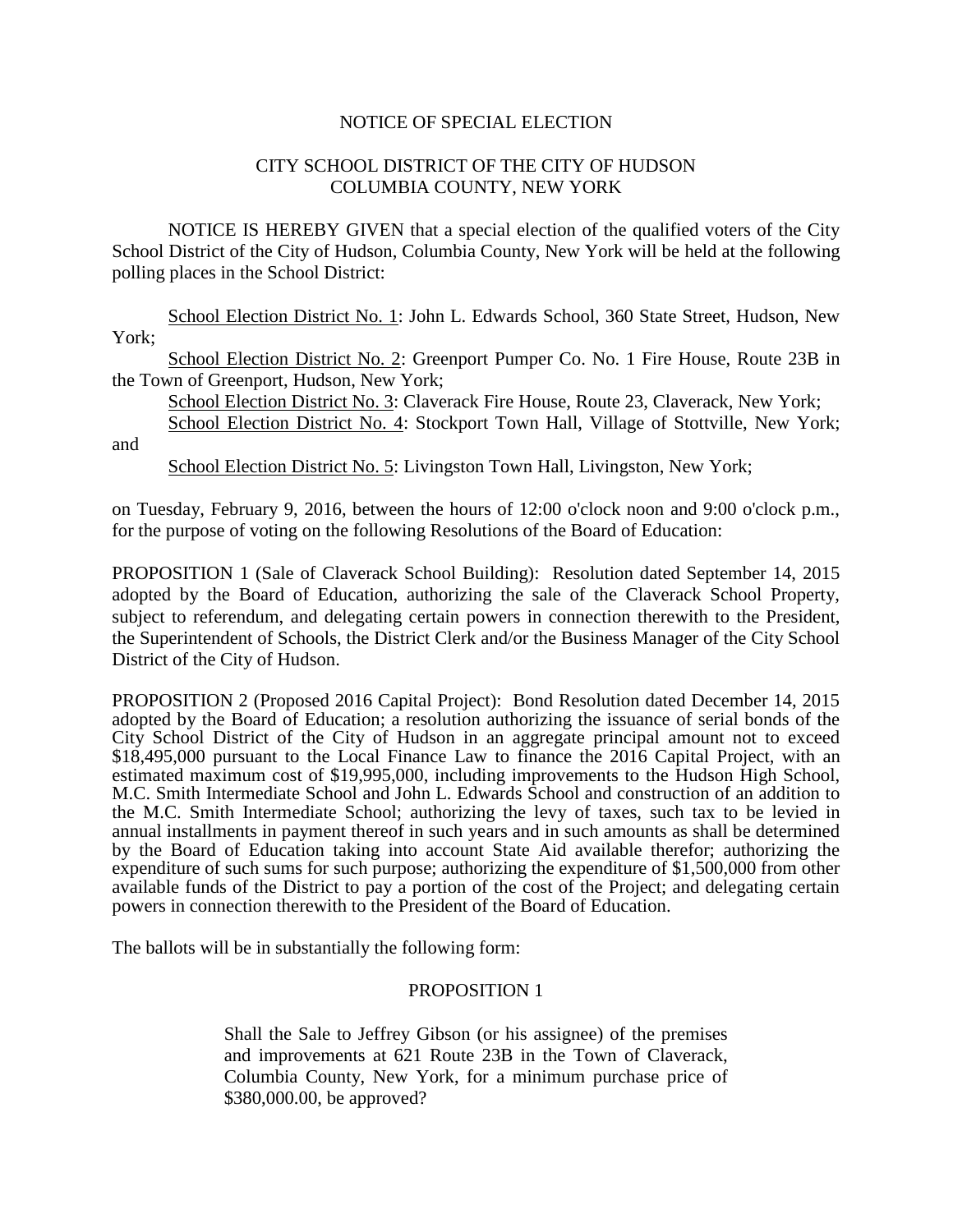Yes

 $\rm No$ 

## PROPOSITION 2

Shall the bond resolution entitled "BOND RESOLUTION DATED DECEMBER 14, 2015; A RESOLUTION AUTHORIZING THE ISSUANCE OF SERIAL BONDS OF THE CITY SCHOOL DISTRICT OF THE CITY OF HUDSON IN AN AGGREGATE PRINCIPAL AMOUNT NOT TO EXCEED \$18,495,000 PURSUANT TO THE LOCAL FINANCE LAW TO FINANCE THE 2016 CAPITAL PROJECT, WITH AN ESTIMATED MAXIMUM COST OF \$19,995,000, INCLUDING IMPROVEMENTS TO THE HUDSON HIGH SCHOOL, M.C. SMITH INTERMEDIATE SCHOOL AND JOHN L. EDWARDS SCHOOL, AND CONSTRUCTION OF AN ADDITION TO THE M.C. SMITH INTERMEDIATE; AUTHORIZING THE LEVY OF TAXES, SUCH TAX TO BE LEVIED IN ANNUAL INSTALLMENTS IN PAYMENT THEREOF IN SUCH YEARS AND IN SUCH AMOUNTS AS SHALL BE DETERMINED BY THE BOARD OF EDUCATION TAKING INTO ACCOUNT STATE AID AVAILABLE THEREFOR; AUTHORIZING THE EXPENDITURE OF SUCH SUMS FOR SUCH PURPOSE; AUTHORIZING THE EXPENDITURE OF \$1,500,000 FROM OTHER AVAILABLE FUNDS TO PAY A PORTION OF THE COST OF THE PROJECT; AND DELEGATING CERTAIN POWERS IN CONNECTION THEREWITH TO THE PRESIDENT OF THE BOARD OF EDUCATION" be approved?

> Yes \_\_\_\_\_\_  $\rm No$

The School District, acting as lead agency under the State Environmental Quality Review Act and the applicable regulations promulgated thereunder (SEQRA), has completed its environmental review and, on December 14, 2015, has duly issued a negative declaration and has determined that the implementation of the unlisted action as proposed will not result in any significant adverse environmental impacts;

NOTICE is also given that a copy of the text of such propositions may be obtained by any resident in the District during the fourteen days immediately preceding the Special Election, except Saturday, Sunday, or Holidays, at each of the school houses in which school is maintained, and the Business Office located at the Hudson High School, 215 Harry Howard Avenue, Hudson, New York, between the hours of 10:00 a.m. and 3:00 p.m. (EDST).